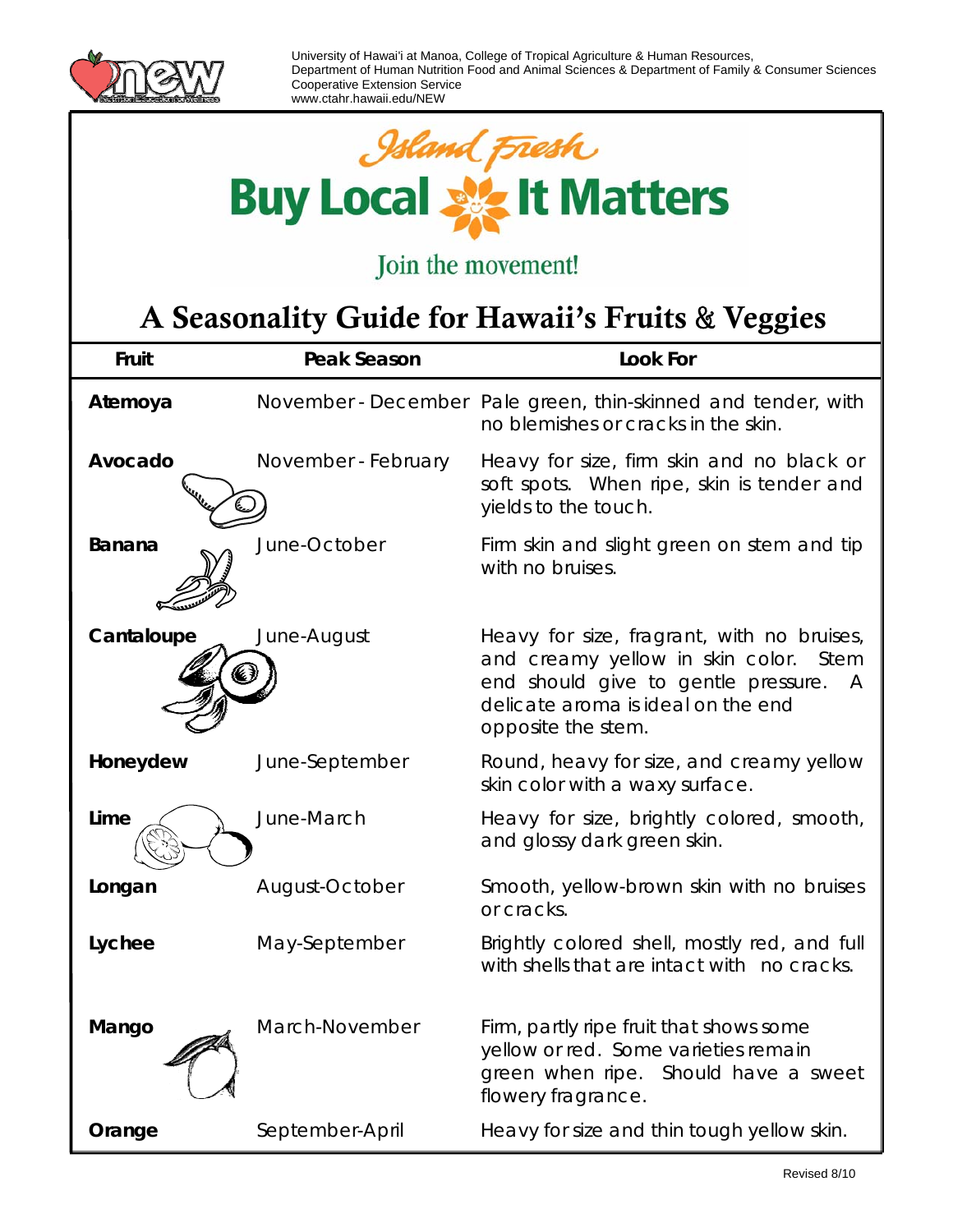| Fruit                   | <b>Peak Season</b>                | <b>Look For</b>                                                                                                                            |
|-------------------------|-----------------------------------|--------------------------------------------------------------------------------------------------------------------------------------------|
| Papaya                  | March-November                    | Firm, with some yellow streaks on skin.<br>Avoid bruised or shriveled papayas.                                                             |
| Persimmon               | September-October                 | Smooth skin with deep, rich orange color<br>with no yellow areas, cracks, or bruises.<br>Very soft when ripe.                              |
| Pineapple               | April-September                   | Fresh, dark green leaves and no soft or<br>brown spots on its surface, especially at<br>the base. Strong fragrance.                        |
| Rambutan                | October-March                     | Light red hue with green spikes.<br>Avoid<br>dark-skinned and dry fruits.                                                                  |
| <b>Starfruit</b>        | *September-April                  | Bright yellow to yellow-orange skin, firm,<br>and shiny with little or no brown spots.                                                     |
| <b>Strawberry</b>       | January-April                     | Shiny, firm fruit with bright red color. Caps<br>should be green and intact. Avoid<br>shriveled or mushy berries.                          |
| Tangerine               | November - January                | Firm, fragrant, heavy for their size, and no<br>soft spots or bruises.                                                                     |
| Watermelon              | June-September                    | Dried stems and heavy for size.                                                                                                            |
|                         |                                   |                                                                                                                                            |
| Vegetable               | <b>Peak Season</b>                | <b>Look For</b>                                                                                                                            |
| <b>Beans</b>            | န္ April-August                   | Firm, crisp, and no brown spots or bruises.<br>Snaps easily when bent.                                                                     |
| <b>Bittermelon</b>      | February-June                     | Dark green for milder bitter taste, yellow<br>for a more bitter taste.                                                                     |
| Burdock ( <i>Gobo</i> ) | August-December                   | Firm roots.                                                                                                                                |
|                         | Cabbage, Chinese January-November | Heads tightly packed, and no blemishes<br>or browning on the outer leaves.                                                                 |
| Cabbage, Head           | February-June                     | Heads tightly closed, and heavy for size.                                                                                                  |
| Cabbage, Asian          | August-December                   | White ribs with no bruises, and dark green<br>leaves. Select large-leaved types for soup<br>and long narrow-stemmed types for stir<br>fry. |

\* Moderately Available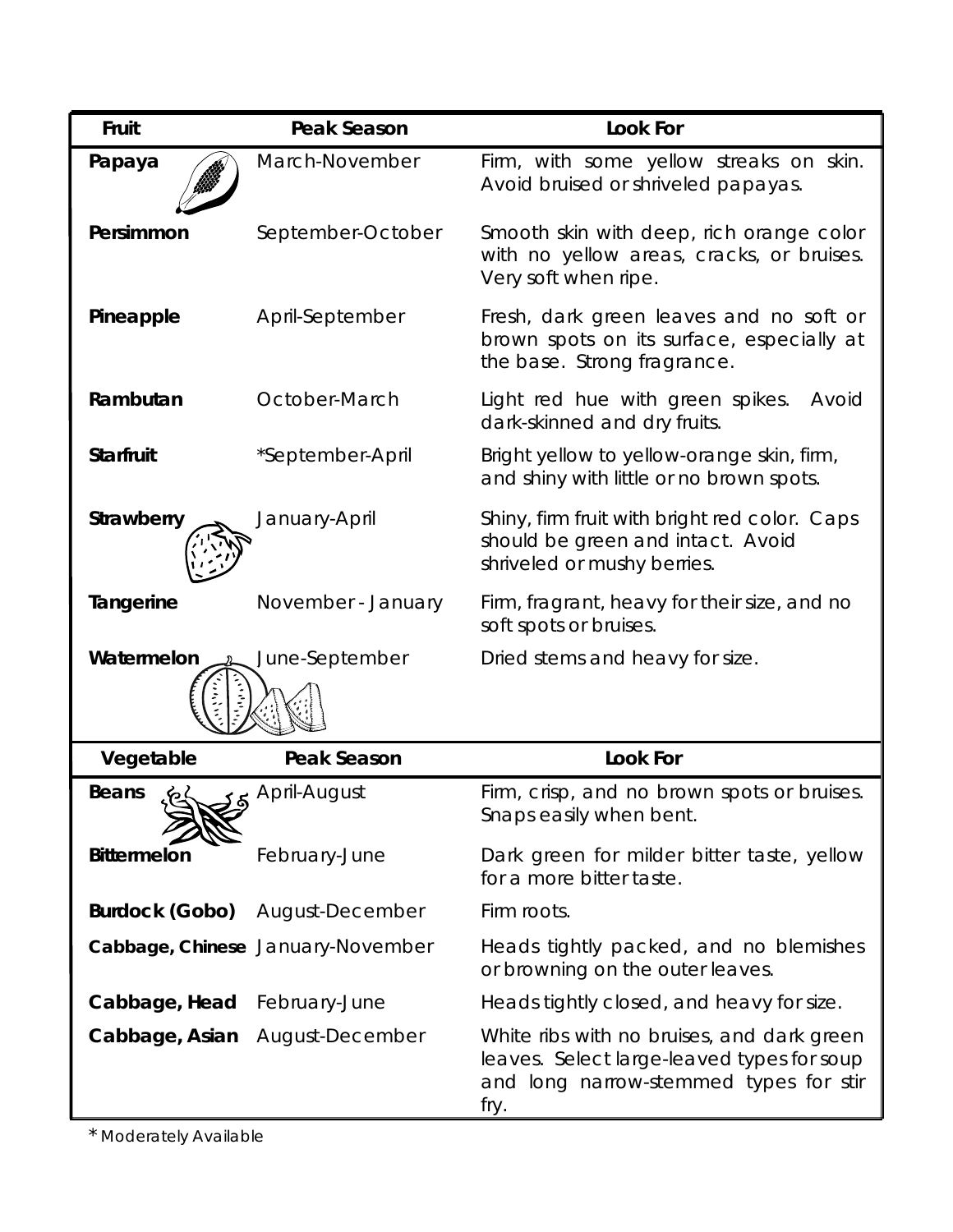| Vegetable          | Peak Season                         | <b>Look For</b>                                                                         |
|--------------------|-------------------------------------|-----------------------------------------------------------------------------------------|
| Celery             | April-August                        | Light in color and shiny, firm stalks with<br>green leaves. Avoid soft or brown stalks. |
| Corn, Sweet        | February-June,<br>November-December | Green husks, fresh silks, and tight<br>rows of tender kernels.                          |
| Cucumber           | April-August                        | Heavy for size. Glossy, dark green skin,<br>firm, and no soft spots.                    |
| Daikon             | July-October                        | Firm without spots or bruises, and a clear<br>skin with bright green tops.              |
| Eggplant           | March-June                          | Smooth and even colored skin.<br>Avoid<br>shriveled, bruised eggplants.                 |
| <b>Ginger Root</b> | April-August                        | Firm, smooth skin with a spicy smell and<br>minimal number of knobs or branching.       |
| <b>Herbs</b>       | *Year Round                         | Fresh with no blemishes, bruises, or<br>damages.                                        |
|                    | Lettuce, Baby Green August-December | Crisp leaves.                                                                           |
|                    | Lettuce, Romaine June-September     | Long, deep green leaves that are closely<br>bunched. Avoid brown, wilting edges.        |
| Lettuce, Leaf      | March-July                          | Crisp leaves. Avoid brown edges.                                                        |
| Luau (Taro) Leaf   | June-August                         | Crisp leaves. Avoid brown edges.                                                        |
| <b>Mushrooms</b>   | Year Round                          | Firm, and well shaped. Avoid spots and<br>slime or split caps.                          |

\* Moderately Available